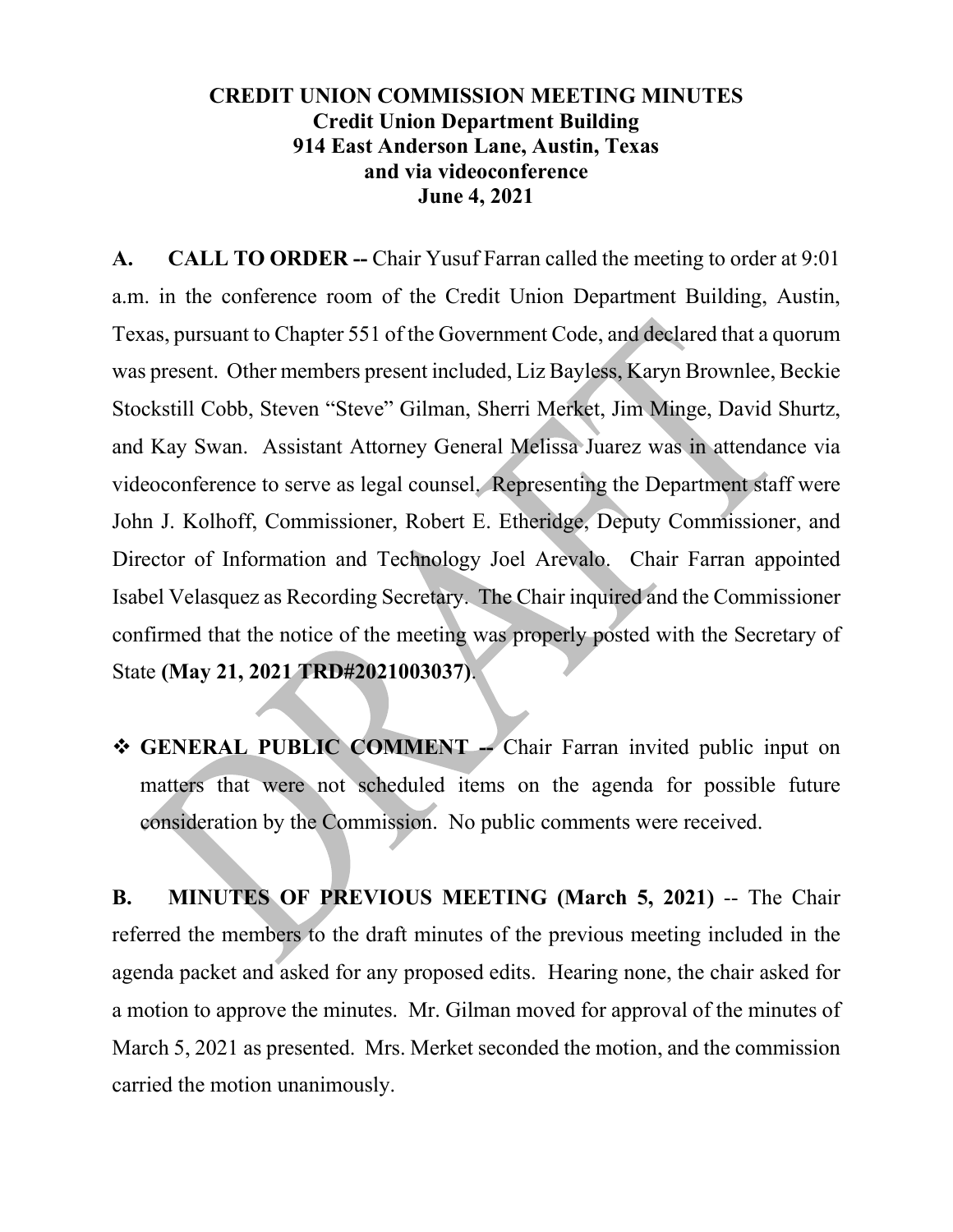C. DEPARTMENT'S ACTIVITIES RELATED TO COVID-19 Commissioner Kolhoff reported that the Department provided the information included in the packet to the legislature, both the house and the senate committees. We are basically out of the COVID scenario from our aspect, and from an operational standpoint, our office is manned with all staff back in the office at the same time. Our examiners are starting to phase in field work and at the same time moving towards some more remote examination presence so that we take up the least amount of space at the institutions as possible while doing our jobs. Mr. Kolhoff applauded both the examiners and institutions for doing such a great job together during these trying times.

After a brief discussion, Commission took no action.

**D. DEPARTMENT'S FY 2021 BUDGET & FINANCIAL PERFORMANCE –** Commissioner Kolhoff reported that in 2020 the Commission adopted a strategic plan for Fiscal Years 2021-2025. The \$4.3 million FY 2021 budget approved by the Commission in August 2020 includes the maintenance and operating and capital improvement budget in support of the Strategic Plan. At the end of the eight months, total expenditures were \$2.298 million or approximately 17% less than budgeted projections of \$2.781 million. Almost all lines performed below budgeted levels apart from additional technology upgrades costs for FY 2021. Mr. Kolhoff further reported that the remediation of the water intrusion issue on the west side of the building has been addressed on the external wall of the building and that final finish work on the interior is complete. The full costs associated with this remediation project approximated \$20,000 and are now reflected in the financial information. Mr. Kolhoff indicated that the second operating fee billing was completed February 25, 2021, and all payments have been received. The 2021 second billing was adjusted 45% with \$1.125 million returned to the industry. The adjustment represents \$465,000 of unspent appropriated funds from the FY 2020 budget and \$660,000 excess funding provided by TAC 97.113 over the FY 2021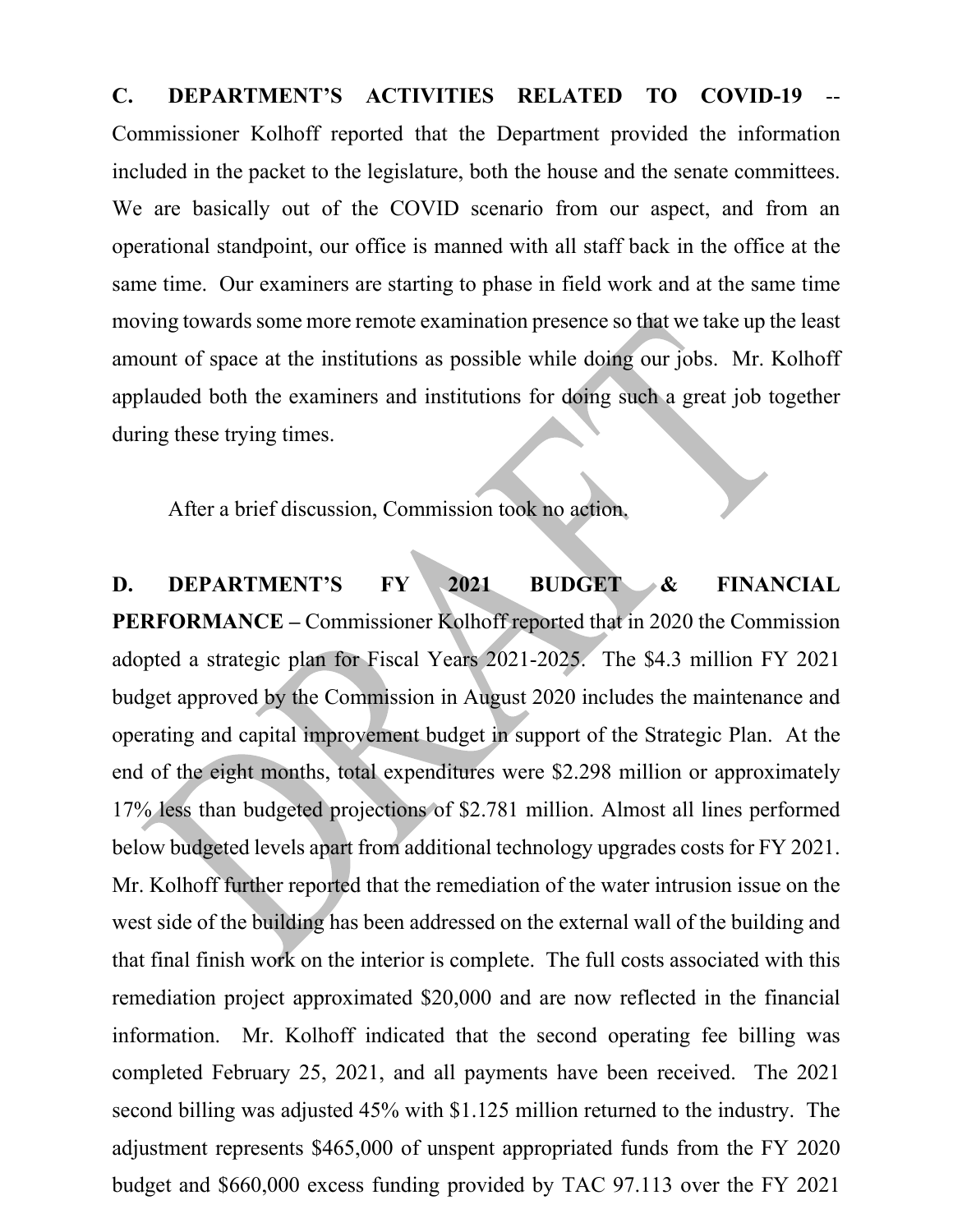approved budget. The unspent funds from the FY 2020 budget predominately represent travel related savings as a result of the pandemic and personnel savings due to vacancies, retirements, and a request from the Governor's Office to reduce operating costs. Furthermore, the funding provided in excess of the approved 2021 budget represents the fixed nature of the schedule provided by 7 TAC 97.113 and the inflated June 30, 2020 asset position of the industry due to COVID-related economic measures and a flight to safety.

After a brief discussion, the Commission took no action.

## **E. DEPARTMENT'S OPERATING PLAN AND BUDGET FOR FISCAL**

**YEAR 2022 –** Commissioner Kolhoff explained that consistent with the Budget Assumptions approved by the Commission, the following pages detail a proposed budget for FY 2022 of \$4,894, 832, which represents a 13.63% increase from the FY 2021 budget. The proposed budget includes strategic-initiative funding for the costs related to establishing an internal audit function (\$62,000); compensation program performance and equity-based amendments (\$126,267); establishing a General Counsel position (\$161,622); and enhancing the examiner training program (\$15,000). The budget also includes capital improvement funding of \$271,000 to replace the roof and \$30,000 to maintain our internal network infrastructure. Furthermore, removing the impact of funding the new roof, the internal audit function, and the general counsel position, the FY 2022 proposed budget represents only a 2.1% increase over the FY 2021 budget. Mr. Kolhoff reminded the Commission that last year's approved budget represented a 3.1% decrease from the prior year to respond to Governor Abbott's requested budget reviews during the pandemic.

 **A member of the public, Melodie Durst, Executive Director, Credit Union Coalition of Texas** shared that the Coalition has received overwhelming positive feedback from credit unions regarding conducting remote examinations and that the Coalition supports the capital improvements and budget as presented today.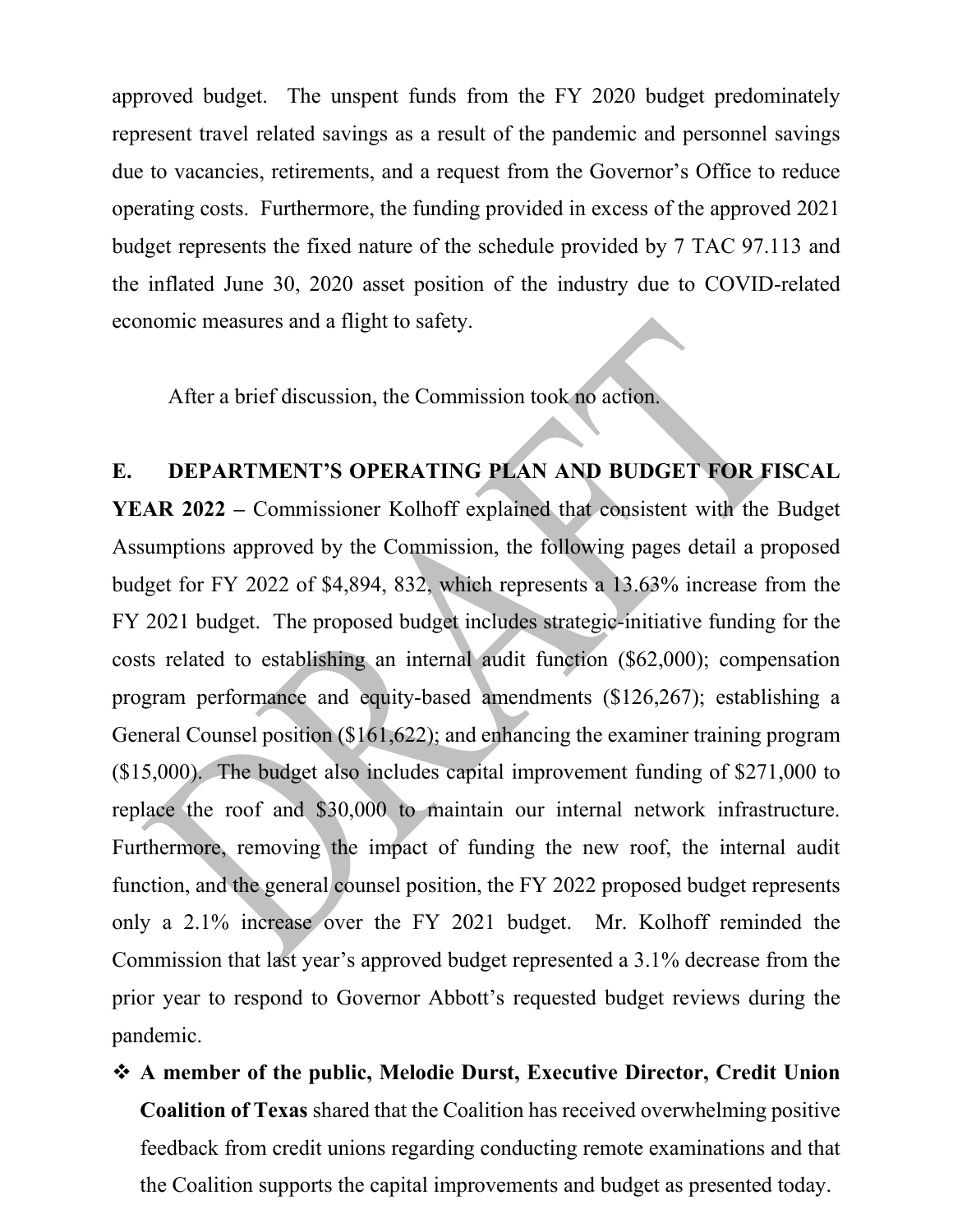After a lengthy discussion, Mr. Minge moved that the Commission approve the proposed FY 2022 Operating Plan and Budget, with a total budget of \$4,894,832 and 31 FTEs. Mrs. Brownlee seconded the motion, and the commission carried the motion unanimously.

## **F. PROPOSED REVISIONS TO COMMISSION POLICIES MANUAL —**

Commissioner Kolhoff reported that the following amendments to the Commission's Policy Manual are recommendations by the Department to address the recommendations from the Sunset Review Commission staff as outlined in SB707. These changes include the addition of a standing Audit Committee under Section X, Subsection C and the amendments to Section VIII with Appendix B related to the implementation of a training manual with annual acknowledgement by the Commission members.

After a short discussion, Mrs. Cobb moved that the record reflect that the Commission reviewed its policies manual and approved the proposed changes as recommended by staff. Mrs. Bayless seconded the motion, and the commission carried the motion unanimously.

**G. NEW COMMISSION MEMBER ORIENTATION AND TRAINING MANUAL –** As recommended by the Sunset Review Commission staff members, SB707 includes changes to the Texas Finance Code which requires the development of a commission member training manual. The statutory changes require commission members to annually review and acknowledge receipt of the training manual. At the end of the meeting, signed acknowledgement forms were filed in each commission member personal file.

After a brief discussion, the Commission took no action.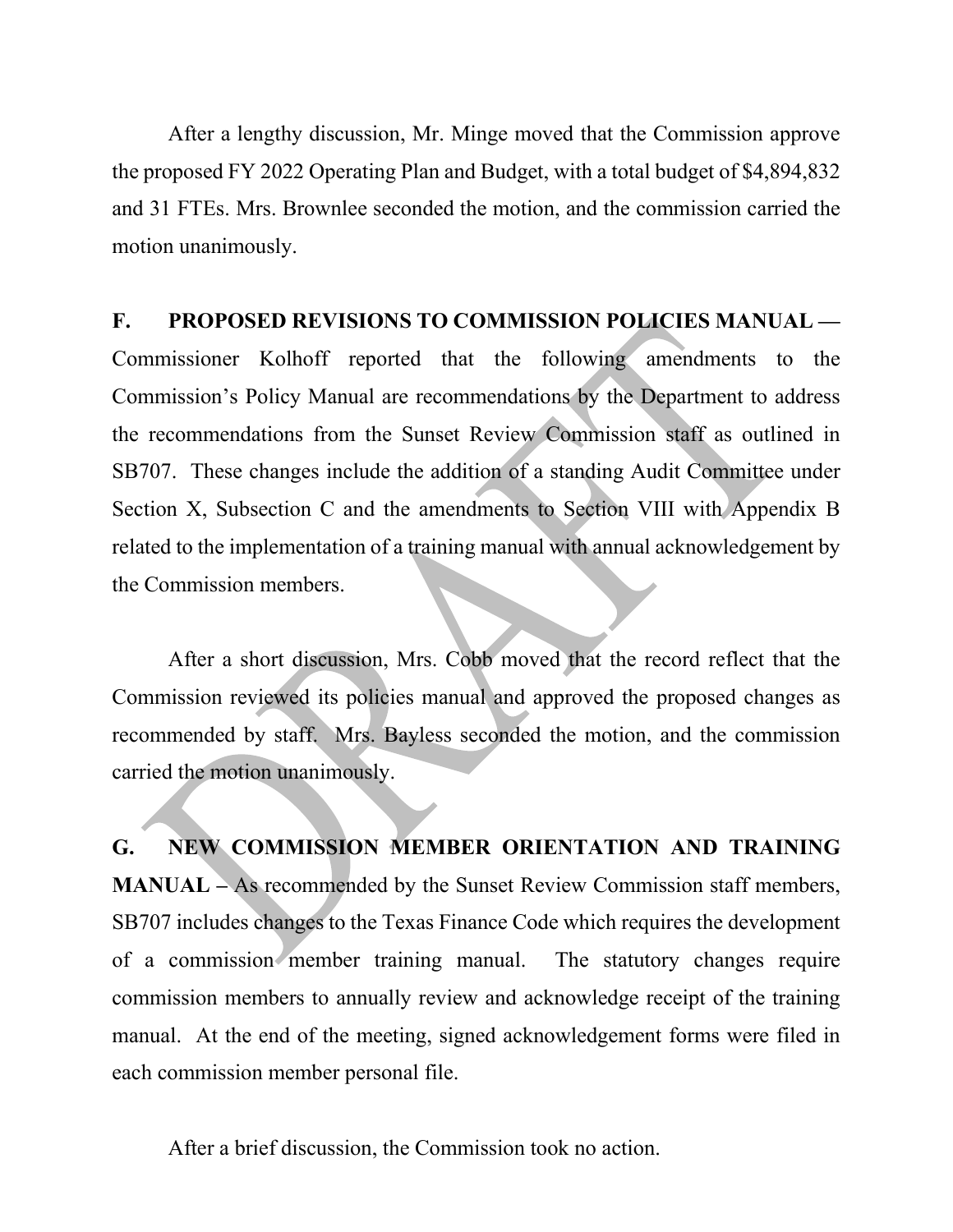**H. STATE CREDIT UNION SYSTEM –** Commissioner Kolhoff indicated the information presented in the meeting packet is based on the last financial numbers available and that Mr. Etheridge would proceed with a more detailed report on the state credit union system. Mr. Etheridge reported that the unemployment levels in the United States and Texas have consistently declined since April 2020 but remain 1.5 to 2.0 times pre-pandemic levels. At the state level, Texas has experienced similar reductions with unemployment rates declining from a high of 13.5% in April 2020 to a September level of 8.3% to 6.9% as of March 2021. Through the eightmonth period ending March 2021, the number of unemployed in the U.S. has declined 58% to 9.7 million from April 2020 high of 23.1 million. Overall, Texas credit unions have performed consistently during the pandemic, and the industry remains safe and sound. While some credit unions have experienced a decline in financial performance, most have continued to recognize strong trends throughout the pandemic. The first quarter earnings performance data for Texas credit unions is strong and reflects higher net income levels when compared to the last three quarters. Most credit unions are generating enough earnings to cover operating costs and maintain capital strength despite extreme deposit and asset growth tied to an influx of stimulus deposits and members' flight to safety. The rapid asset growth has significantly impacted net worth ratios for Texas charters, as evidenced by an 82 basis-points decline in average net-worth ratios during the last twelve months to 10.04%. The Department will continue to monitor credit union asset quality, liquidity, and interest-rate risk trends, and will continue to monitor the longer-term impact of the February storm, as well as the COVID-19 pandemic.

After a brief discussion, the commission took no action.

**I. SUNSET REVIEW** – Commissioner Kolhoff reported that after the background included in the meeting packet went out, he was notified that bill, SB 707, has passed and is awaiting the Governor's signature.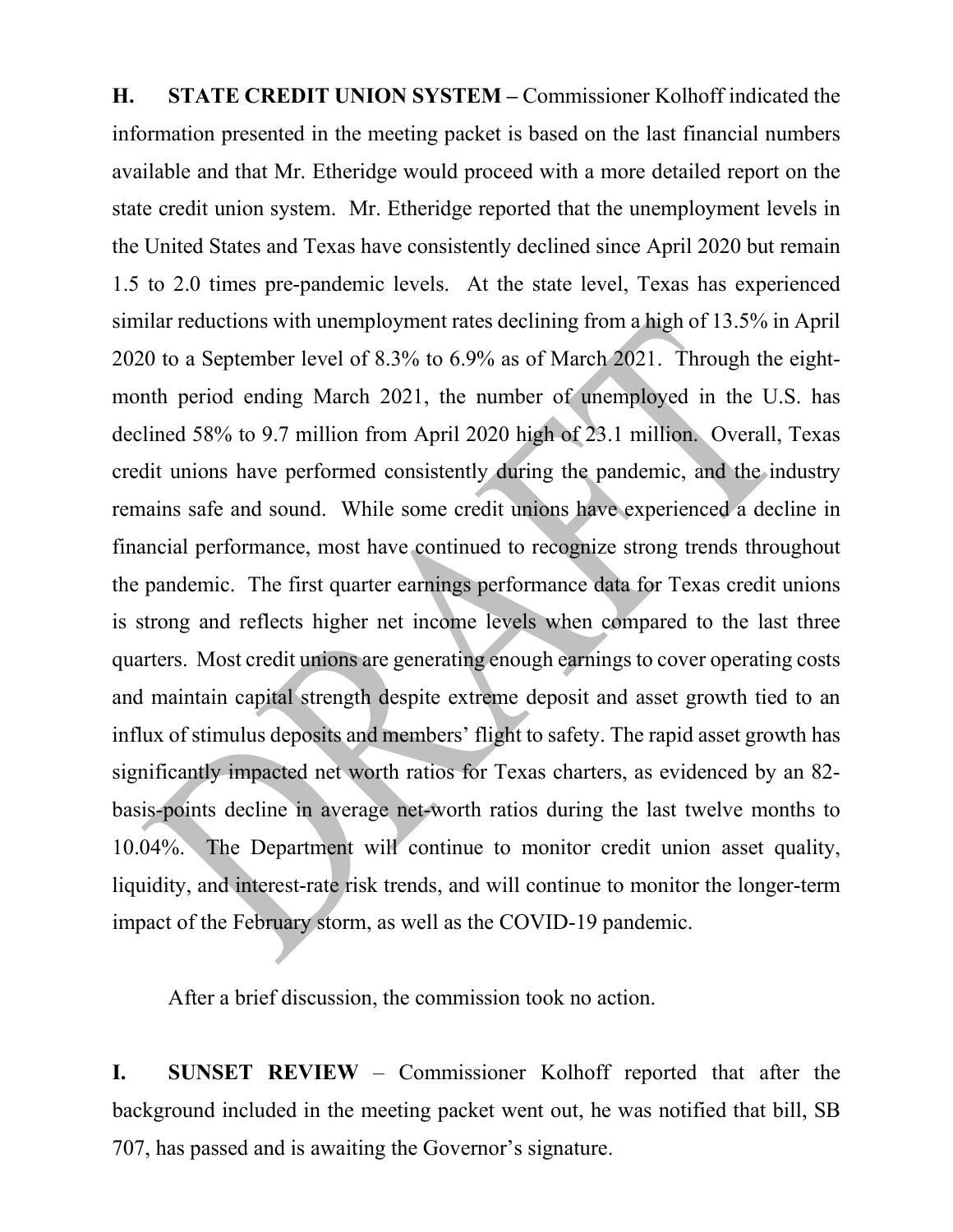After a short discussion, the commission took no action.

**J. COMMISSIONER SUCCESSION PLAN –** Commissioner Kolhoff reported that annually the Commission reviews and approves the Commissioner Succession Plan found within the Commission Policy Manual. The plan provides the process under which the Commissioner Evaluation Committee and Commission will move forward if the Commissioner becomes incapacitated or unavailable.

After a brief discussion, with no changes, the commission took no action.

**K RESTROOM REMODEL –** Commissioner Kolhoff pointed out that the Department contracted Texas Facilities Commission (TFC) to perform an ADA inspection relating to the restrooms. Most deficiencies identified included changing the height of fixtures/mirrors/signage and stalls height and wide as well as completely moving the men's restroom door 10' or moving the south wall 10' into the breakroom. Either would be a substantial construction project. Given the continuing development of the roof construction project it has been decided to wait completion of the roof project before moving forward with this project.

After a short discussion, it was the consensus of the Commission to just wait on moving forward with this project, and the Commission took no action.

**L. FRONT ENTRANCE EXTERIOR REPAIR –** Commissioner Kolhoff explained that the landscaping and earthworks at the front of the building have deteriorated with several posts breaking loose and becoming unanchored. This creates a potential for injury if the earth wall breaks away further. The February winter storm permanently destroyed a significant portion of the plants within the landscaping. The Department is seeking approval to redistribute \$11,000 of the FY 2021 budget savings from travel-related costs to address these repairs, using currentyear allocated funds.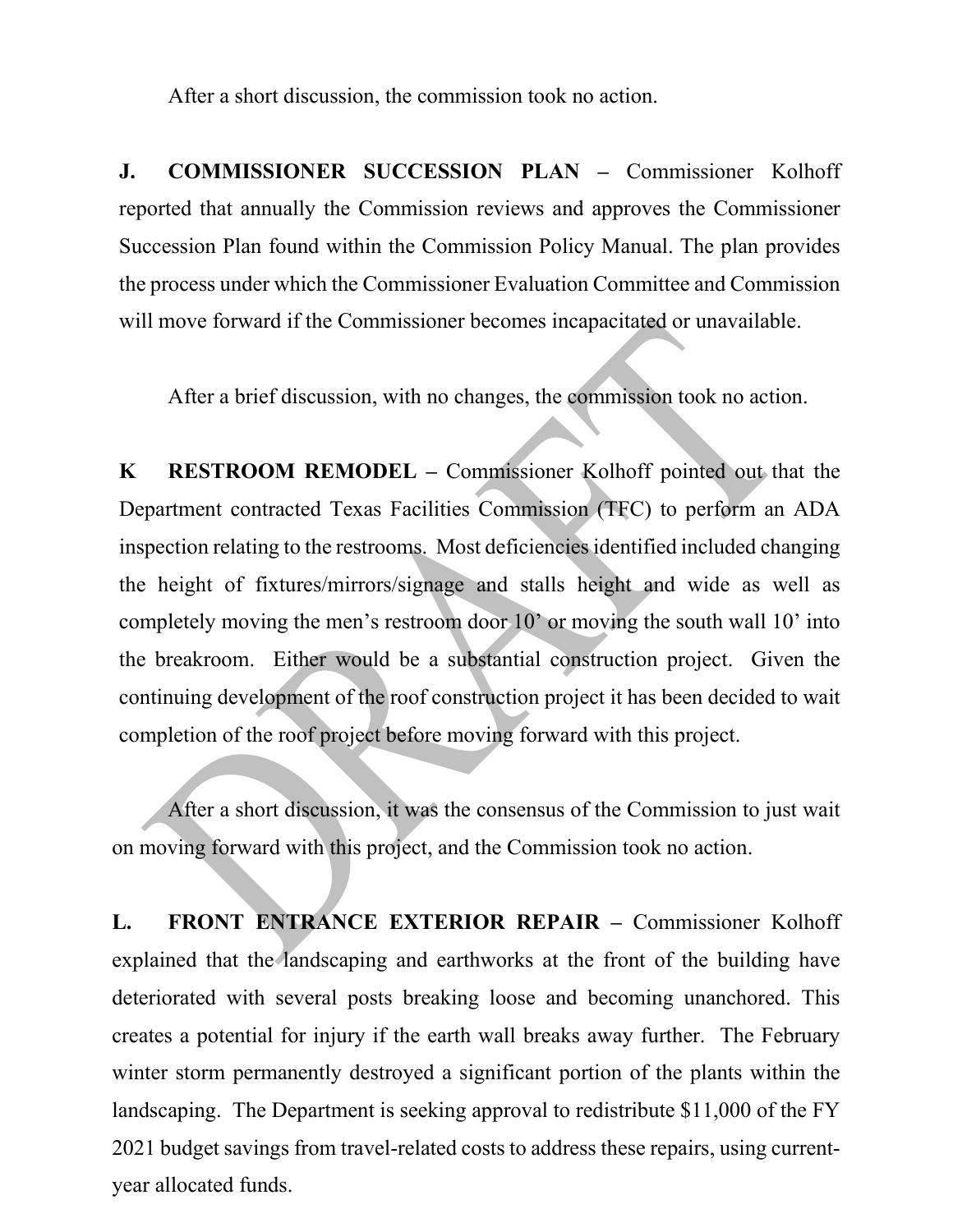After a short discussion, Mrs. Bayless moved that the Commission approve \$11,000 of funds appropriated to cover FY 2021 travel costs be allocated toward repairs and maintenance to address the landscaping repairs at the front of the building. Mrs. Cobb seconded the motion, and the commission carried the motion unanimously

**M. RULEMAKING MATTERS –** Chair Farran reported that there were numerous formal rule recommendations to the Commission and suggested grouping the first four items into one motion. The Department received no comments on the notice of intention to review. There being no objection, the Commission considered the following:

**(a) Adoption of the Rule Review of 7 TAC, Part 6, Chapter 91, Subchapter A (General Rules), Sections 91.101, 91.103, 91.104, 91.105, 91.110, 91.115, 91.120, 91.121 and 91.125, and readoption of rules.**

**(b) Adoption of the Rule Review of 7 TAC, Part 6, Chapter 91, Subchapter B (Organization Procedures), Sections 91.201, 91.202, 91.203, 91.205, 91.206, 91.208, 91.209 and 91.210, and readoption of rules**.

**(c) Adoption of the Rule Review of 7 TAC, Part 6, Chapter 91, Subchapter J (Changes in Corporate Status), Sections 91.1003, 91.1005, 91.1006, 91.1007, 91.1008 and 91.1010, and readoption of rules.**

**(d) Adoption of the Rule Review of 7 TAC, Part 6, Chapter 91, Subchapter L (Submission of Comments by Interested Parties), Sections 91.3001 and 91.3002, and readoption of rules.**

After a short discussion, Mrs. Merket moved that the Commission find that the reasons for adopting **7 TAC, Part 6, Chapter 91, Subchapters A, B, J, and L** continue to exist and that the Commission readopt these rules. Mr. Minge seconded the motion, and the Commission carried the motion unanimously.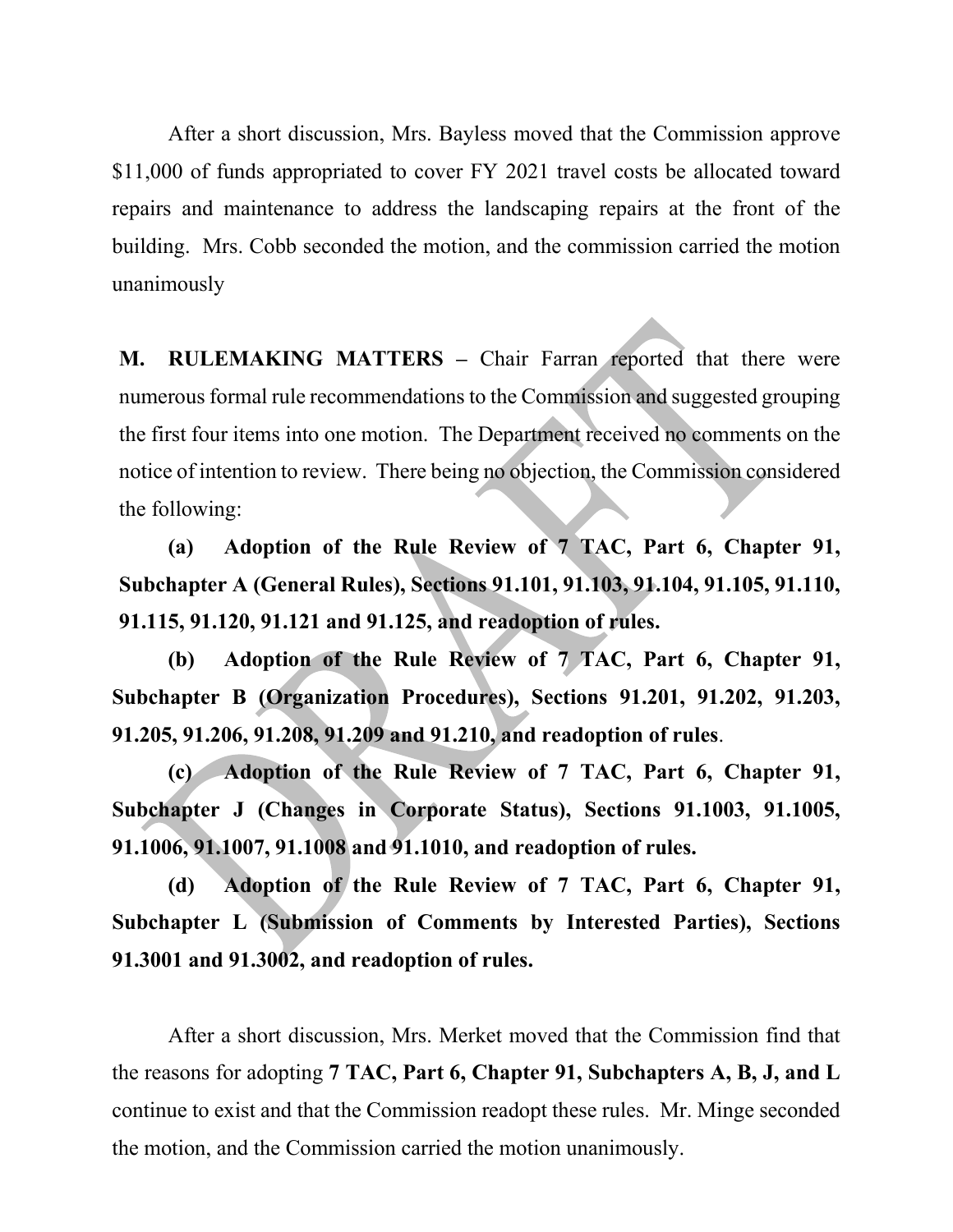**(e) Adoption of New Rule 7 TAC, Part 6, Chapter 91, Subchapter H (Purchase of Assets and Assumption of Liabilities), Section 91.809.** Commissioner Kolhoff indicated that the Commission had previously approved for publication and comment in the *Texas Register* the proposed new Rule 91.809. No comments were received on the proposed amendments to the rule. He further explained the proposed new rule will outline the authority of credit unions to initiate programs of purchasing loans or assuming an assignment of deposits, shares, or liabilities from any credit union, another financial-type institution, or any successor in interest to such an entity. The rule further outlines the requirement to seek Commissioner approval on certain transactions of this type and clarifies the approval application process.

After a brief discussion, Mrs. Brownlee moved that the Commission adopt new 7 TAC, Part 6, Section 91.809 without changes to the proposed text as published in the *Texas Register*. Mrs. Cobb seconded the motion, and the Commission carried the motion unanimously.

**N. Designation of a Vice Chair and Appointments to the Commission's three Standing Committees (Rules, Commissioner Evaluation and Audit).** Chair Farran noted that as stipulated in Commission Policy, the Chair was reappointing Sherri Merket as Vice Chair of the Commission. Mr. Farran also designated members to serve on the three standing committees. He noted that the minutes should reflect the following appointments:

#### **Commissioner Evaluation Committee**

Karyn Brownlee, Chair Sherri Merket, Vice Chair Kay Swan David Shurtz

## **Rules Committee**